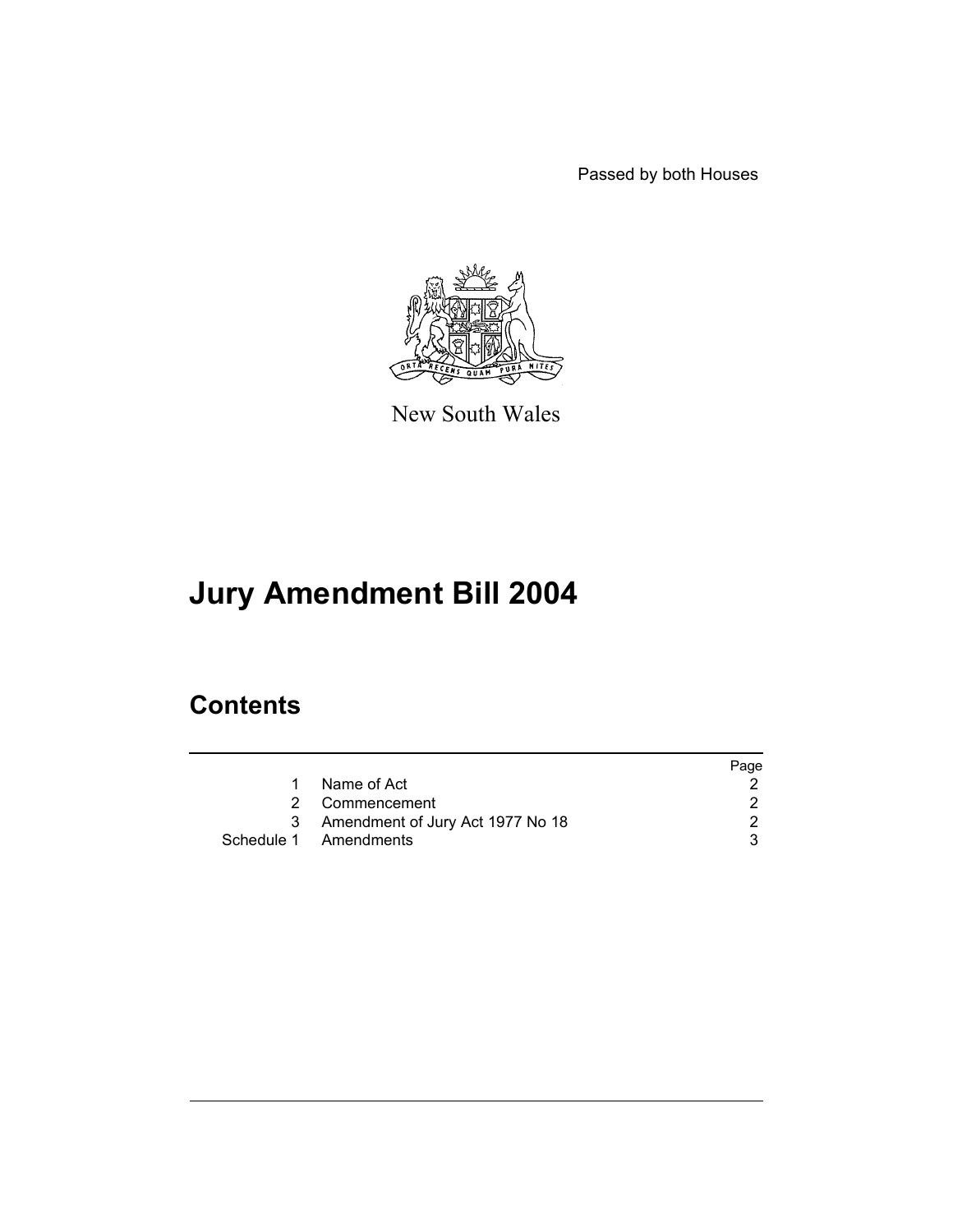*I certify that this PUBLIC BILL, which originated in the LEGISLATIVE ASSEMBLY, has finally passed the LEGISLATIVE COUNCIL and the LEGISLATIVE ASSEMBLY of NEW SOUTH WALES.*

> *Clerk of the Legislative Assembly. Legislative Assembly, Sydney, , 2004*



New South Wales

## **Jury Amendment Bill 2004**

Act No , 2004

An Act to amend the *Jury Act 1977* to prohibit improper inquiries by jurors and the disclosure of information by jurors; and for other purposes.

*I have examined this Bill, and find it to correspond in all respects with the Bill as finally passed by both Houses.*

*Chairman of Committees of the Legislative Assembly.*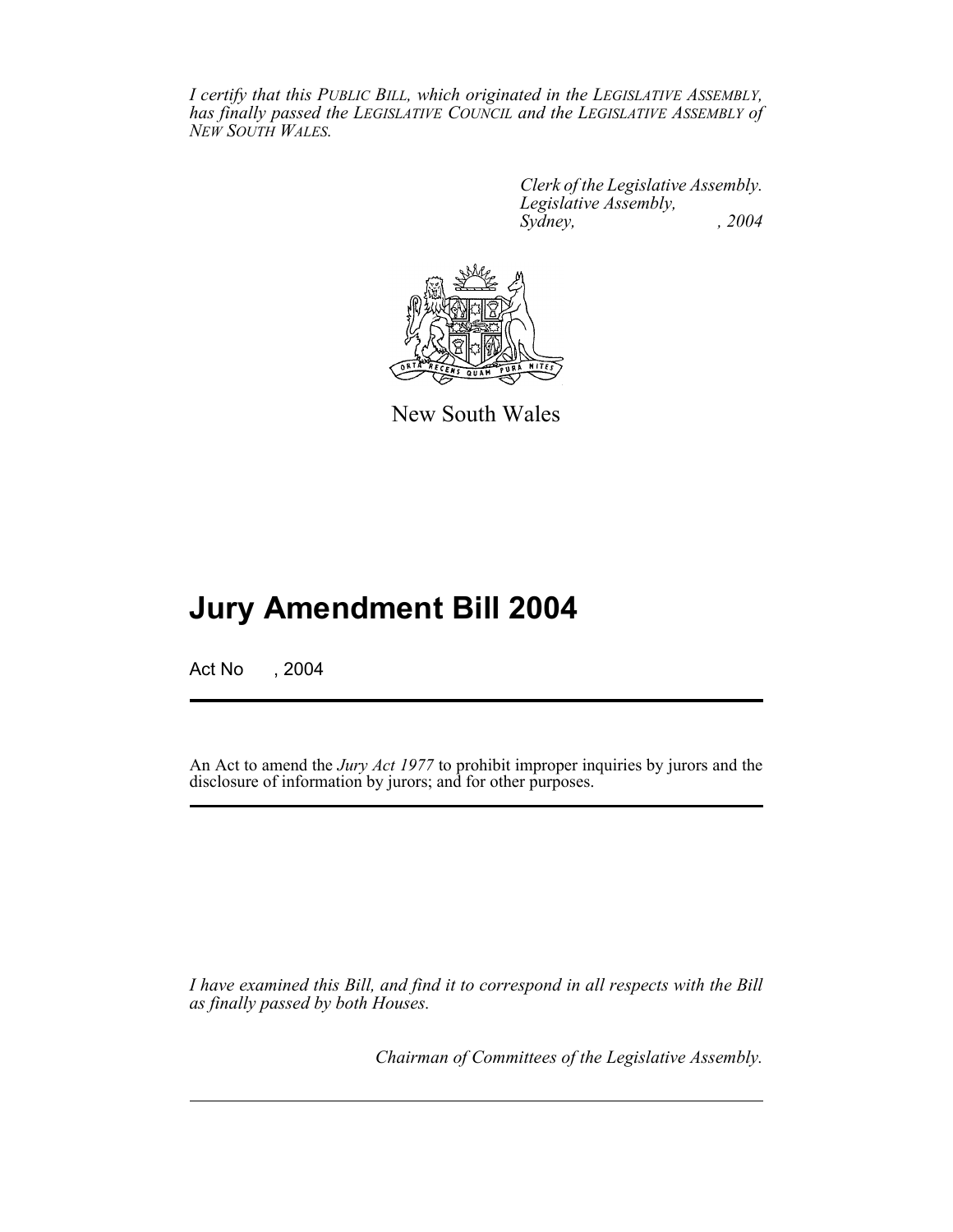Clause 1 Jury Amendment Bill 2004

### **The Legislature of New South Wales enacts:**

#### **1 Name of Act**

This Act is the *Jury Amendment Act 2004*.

#### **2 Commencement**

This Act commences on the date of assent.

### **3 Amendment of Jury Act 1977 No 18**

The *Jury Act 1977* is amended as set out in Schedule 1.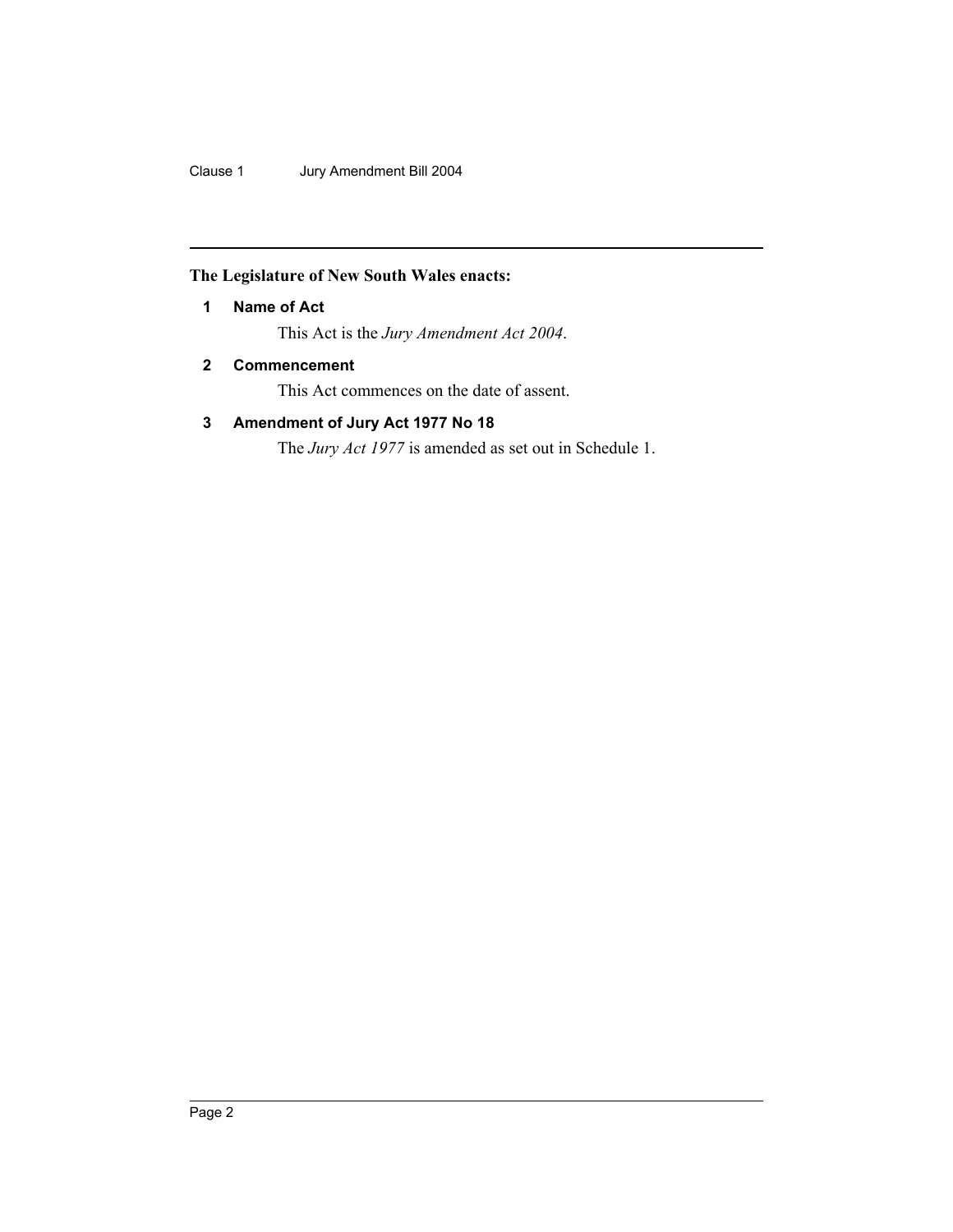Jury Amendment Bill 2004

Amendments **Schedule 1** and the set of the set of the set of the set of the set of the set of the set of the set of the set of the set of the set of the set of the set of the set of the set of the set of the set of the set

## **Schedule 1 Amendments**

(Section 3)

#### **[1] Section 55DA**

Insert after section 55D:

#### **55DA Examination of juror—juror making private inquiries about trial matters**

- (1) A judge may examine a juror on oath to determine whether a juror has engaged in any conduct that may constitute a contravention of section 68C.
- (2) A juror is not excused from a requirement to give evidence on such an examination on the ground that the evidence may tend to prove that the juror has committed an offence against section 68C.
- (3) However, if the judge is satisfied, after the evidence has been given, that the evidence may tend to prove that the juror has committed an offence against section 68C, the judge is to cause the juror to be given a certificate under this section in respect of the evidence.
- (4) In any proceedings for an offence against section 68C, evidence given by a person in respect of which a certificate under this section has been given cannot be used against the person.

#### **[2] Section 68A Soliciting information from or harassing jurors or former jurors**

Omit section 68A (1). Insert instead:

- (1) A person must not solicit information from, or harass, a juror or former juror for the purpose of obtaining information about:
	- (a) the deliberations of a jury, or
	- (b) how a juror, or the jury, formed any opinion or conclusion in relation to an issue arising in a trial or coronial inquest.

Maximum penalty on indictment: imprisonment for 7 years.

#### **[3] Section 68A (4A)**

Insert after section 68A (4):

(4A) Subsection (1) does not prohibit a juror from soliciting information from another member of the jury during a trial or coronial inquest.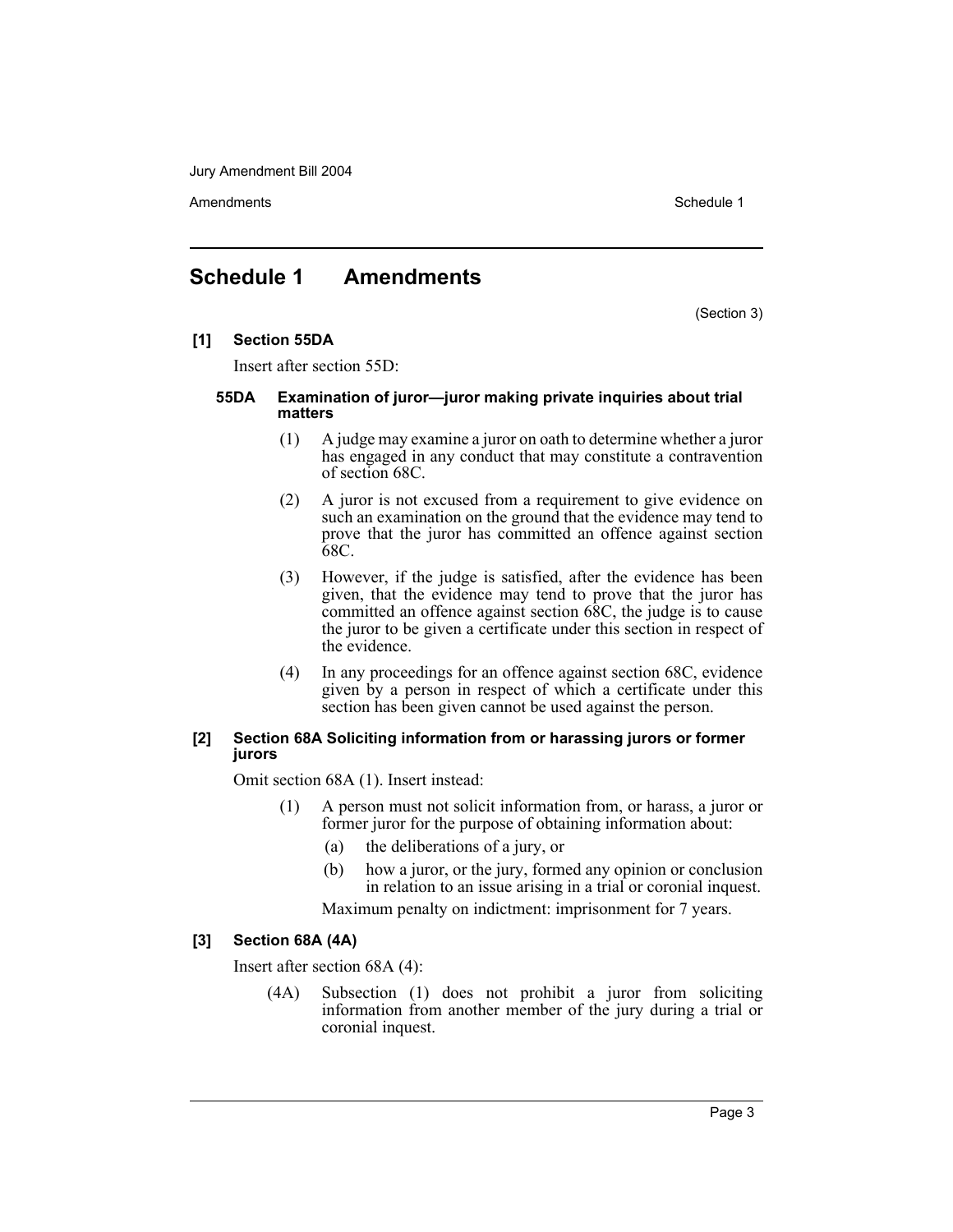#### Jury Amendment Bill 2004

Schedule 1 Amendments

#### **[4] Section 68B Disclosure of information by jurors etc**

Omit section 68B (1) and (2). Insert instead:

- (1) A juror must not, except with the consent of or at the request of the judge or coroner, wilfully disclose to any person during the trial or coronial inquest information about:
	- (a) the deliberations of the jury, or
	- (b) how a juror, or the jury, formed any opinion or conclusion in relation to an issue arising in the trial or coronial inquest.

Maximum penalty: 20 penalty units.

- (2) A person (including a juror or former juror) must not, for a fee, gain or reward, disclose or offer to disclose to any person information about:
	- (a) the deliberations of a jury, or
	- (b) how a juror, or a jury, formed any opinion or conclusion in relation to an issue arising in a trial or coronial inquest.

Maximum penalty: 50 penalty units.

#### **[5] Section 68B (4)**

Insert after section 68B (3):

(4) Subsection (1) does not prohibit a juror from disclosing information to another member of the jury during a trial or coronial inquest.

#### **[6] Section 68C**

Insert after section 68B:

#### **68C Inquiries by juror about trial matters prohibited**

(1) A juror for the trial of any criminal proceedings must not make an inquiry for the purpose of obtaining information about the accused, or any matters relevant to the trial, except in the proper exercise of his or her functions as a juror.

Maximum penalty: 50 penalty units or imprisonment for 2 years, or both.

(2) This section applies in respect of a juror from the time the juror is sworn in as a juror and until the juror, or the jury of which the juror is a member, is discharged by the court having conduct of the proceedings.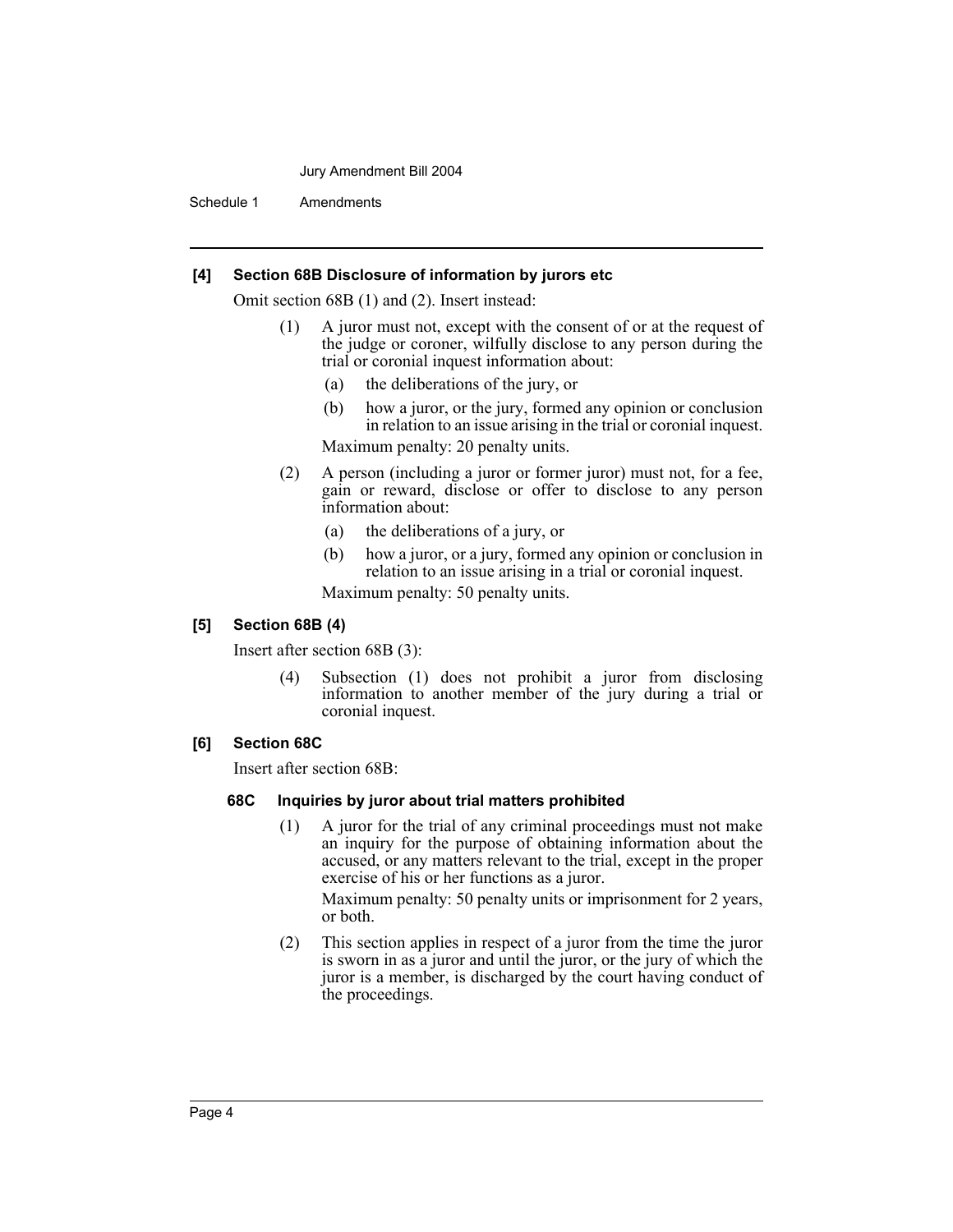#### Amendments **Schedule 1** and the set of the set of the set of the set of the set of the set of the set of the set of the set of the set of the set of the set of the set of the set of the set of the set of the set of the set

- (3) This section does not prohibit a juror:
	- (a) from making an inquiry of the court, or of another member of the jury, in the proper exercise of his or her functions as a juror, or
	- (b) from making an inquiry authorised by the court.
- (4) Anything done by a juror in contravention of a direction given to the jury by the judge in the criminal proceedings is not a proper exercise by the juror of his or her functions as a juror.
- (5) For the purpose of this section, *making an inquiry* includes the following:
	- (a) asking a question of any person,
	- (b) conducting any research, for example, by searching an electronic database for information (such as by using the Internet),
	- (c) viewing or inspecting any place or object,
	- (d) conducting an experiment,
	- (e) causing someone else to make an inquiry.

#### **[7] Section 73A**

Insert after section 73:

#### **73A Investigation by sheriff of jury irregularities**

- (1) If there is reason to suspect that the verdict of a jury in a trial of any criminal proceedings may be, or may have been, affected because of improper conduct by a member or members of the jury, the sheriff may, with the consent of or at the request of the Supreme Court or District Court, investigate the matter and report to the court on the outcome of the investigation.
- (2) Section 68A (1) does not prohibit the sheriff from soliciting information from a juror or former juror for the purpose of conducting such an investigation.
- (3) Section 68B (1) does not prohibit a juror from disclosing information to the sheriff in connection with such an investigation.
- (4) Section 139 (2) of the *Evidence Act 1995* applies in relation to any questioning conducted by the sheriff for the purpose of an investigation under this section (in the same way as it applies to official questioning by an investigating official).